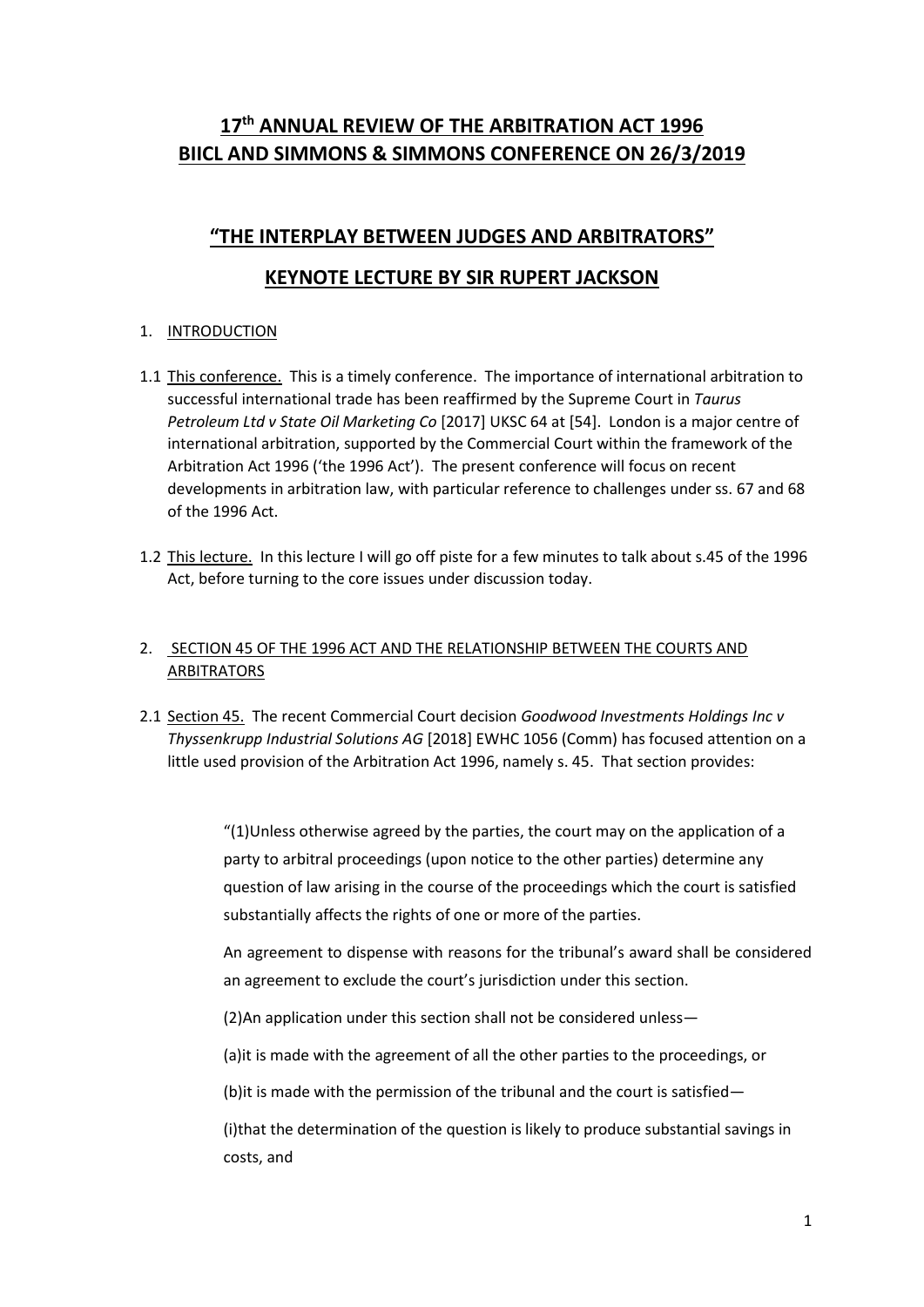(ii)that the application was made without delay.

(3)The application shall identify the question of law to be determined and, unless made with the agreement of all the other parties to the proceedings, shall state the grounds on which it is said that the question should be decided by the court.

(4)Unless otherwise agreed by the parties, the arbitral tribunal may continue the arbitral proceedings and make an award while an application to the court under this section is pending.

(5)Unless the court gives leave, no appeal lies from a decision of the court whether the conditions specified in subsection (2) are met.

(6)The decision of the court on the question of law shall be treated as a judgment of the court for the purposes of an appeal.

But no appeal lies without the leave of the court which shall not be given unless the court considers that the question is one of general importance, or is one which for some other special reason should be considered by the Court of Appeal."

- *2.2* The textbooks reveal very little use of s. 45. I am only aware of three such cases. In *Taylor Woodrow Holdings Ltd v Barnes and Elliott Ltd* [2006] EWHC 1693 the arbitration clause in a construction contract provided that either party could refer any question of law arising to the court under s. 45. In a subsequent arbitration the employer applied to the court to determine which party bore the risk of unforeseen structural works becoming necessary. The contractor opposed the application, principally on the ground that the arbitrator should decide that question. The Court held that it had a discretion whether to answer the question posed, and that it should exercise its question by doing so. The court answered the question by holding that, subject to one qualification, the contractor bore the risk of unforeseen structural works.
- 2.3 In *Beegas Nominees Ltd v Decco Ltd* [2003] EWHC 1891 (Ch), on an application under s. 45, Patten J determined the correct construction of a rent review clause in a lease of business premises. It is not clear from the judgment how the question came before the court, whether by agreement of the parties or following an opposed application.
- 2.4 In *Goodwood Investments Holdings Inc v Thyssenkrupp Industrial Solutions AG* [2018] EWHC 1056 (Comm) the question arose whether or not the arbitration had been settled by agreement reached in correspondence. It was not appropriate for the arbitrators to decide the question, because that would involve them reading 'without prejudice' correspondence which – if the arbitration went ahead – they should not see. The arbitrators and both parties agreed that there should be an application under s. 45. Males J determined the question, holding that the correspondence did not give rise to a binding settlement agreement.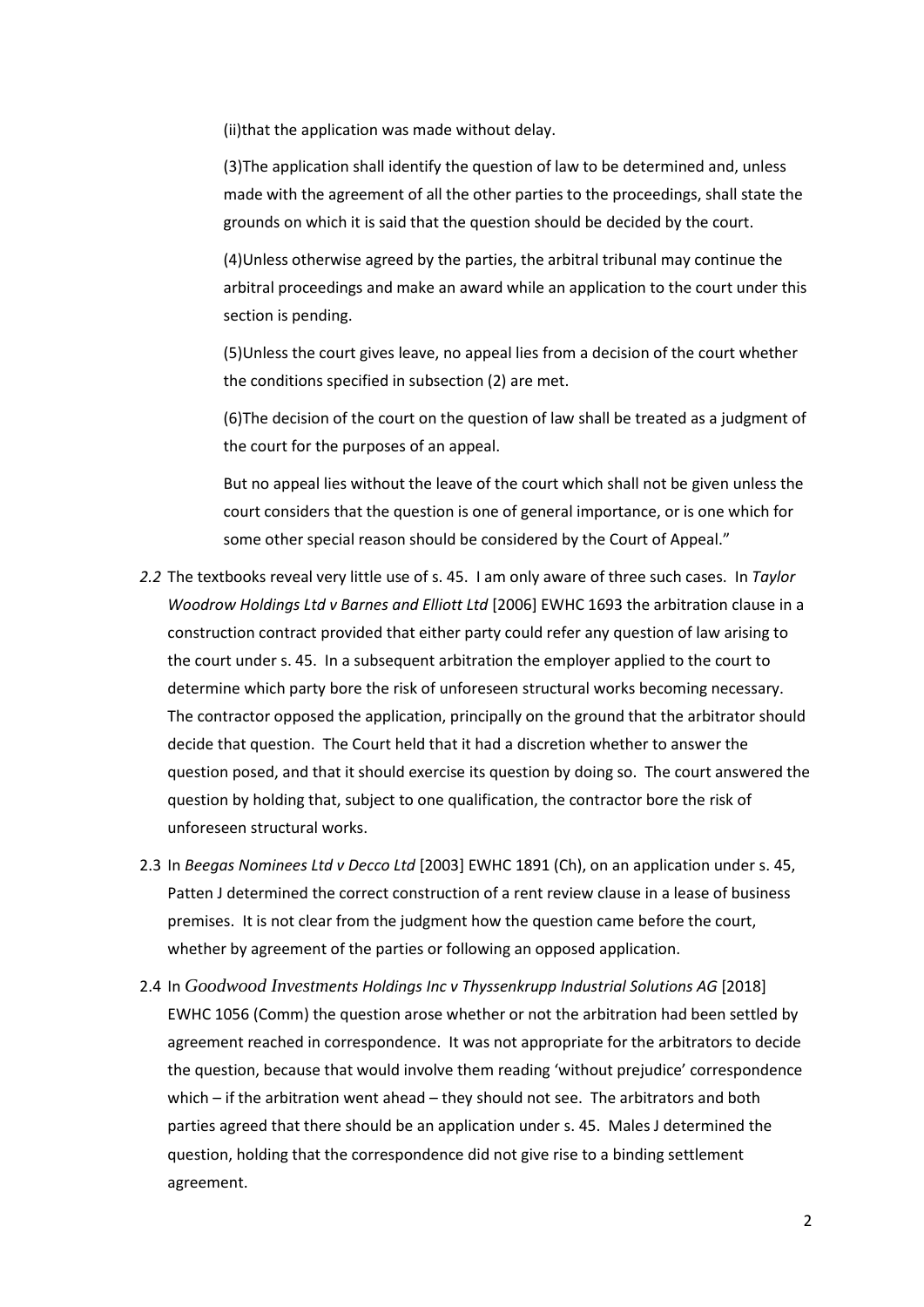- 2.5 Standing back from the authorities, we can see that the two principal ways in which a s. 45 application can come before the court are (a) agreement between the parties and (b) an application by one party with the permission of the arbitrator. The section has many obvious uses. If the arbitrator has technical expertise, but is not a lawyer, the parties or the arbitrator may prefer a judge to answer a difficult question of law: see *Babanaft International v Avant Petroleum* [1982] 1 WLR 871 – an application under s. 2 of the Arbitration Act 1979.<sup>1</sup> Alternatively, the arbitrators may be well able to decide the question, but in doing so they would see privileged material, as was the case in *Goodwood*.
- 2.6 It may be that currently s. 45 is under-used. Depending on the state of the TCC list and Commercial Court list, there could be great advantage in seeking a judicial decision on one or more legal issues, while the arbitration proceeds on other issues (as envisaged in s. 45 (4)). Also, it must be admitted that judges are cheaper than arbitrators. So there may be a cost saving. Date-fixing for a preliminary issue may occasionally be easier with a judge than with a panel of three arbitrators, if their diaries do not coincide in the near future. When I was judge in charge of the TCC I tried to expedite all arbitration applications and I have little doubt that this is still the practice. *Taylor Woodrow* proceeded from issue to judgment within two months and those court proceedings dovetailed in with the arbitration timetable: see [79]-[81]. Likewise, you can see from the dates in the *Goodwood* judgment that the Commercial Court dealt with the issue swiftly after the dispute had arisen. According to the Commercial Court Report for 2017-2018 (published last month), in general applications of half a day or less can be heard within a month.
- 2.7 If parties and arbitrators made greater use of s. 45, this would meet a particular concern which has been voiced in recent years. That concern is that arbitration is inhibiting the development of commercial law, because so many decisions on important questions of law/principle are cloaked by confidentiality.
- 2.8 There is, however, a wider point here. The old antithesis between arbitration and litigation has been replaced by a culture of co-operation. Even when the court is hearing appeals under s. 69 or challenges under s. 67 or s.68, it is still making orders 'in support of' arbitration. This symbiosis does not mean that there is a 'cosy' relationship between judges and arbitrators. On the contrary, judges promote confidence in the arbitration regime by intervening fearlessly and independently when things have gone wrong in an arbitration. This is so, even though (a) many arbitrators are part time judges or former judges and (b) many judges are former arbitrators or future arbitrators.

 $1$  At 882 Donaldson LJ said: "Put colloquially the arbitrator or the parties nip down the road to pick the brains of one of Her Majesty's judges and, thus enlightened, resume the arbitration. It is essentially a speedy procedure designed to interrupt the arbitration to the minimum possible extent and it is an exception to the general rule that the courts do not intervene in the course of an arbitration."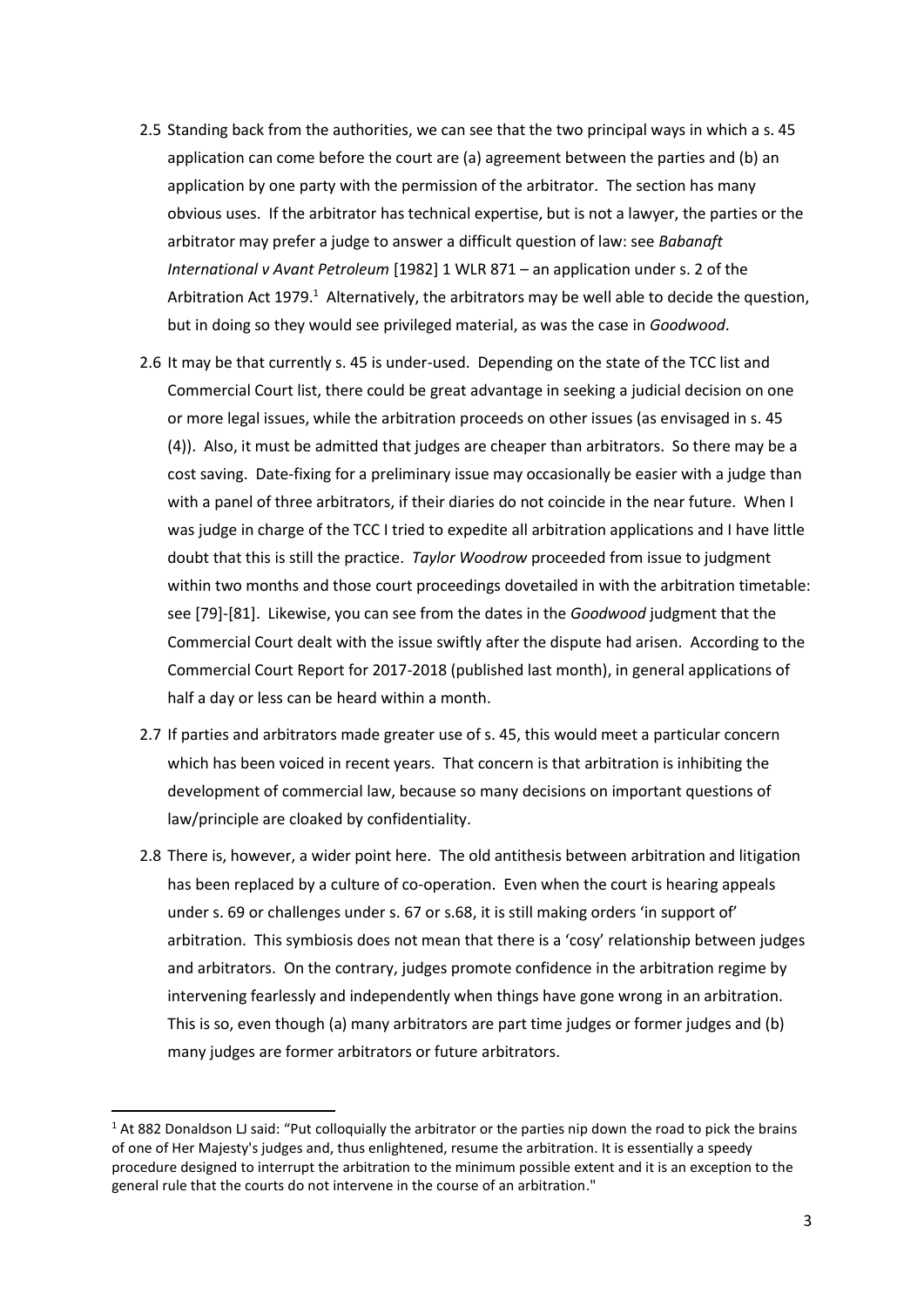- 2.9 It is no accident that when overseas jurisdictions set up common law courts to resolve international commercial/construction disputes, they usually set up an arbitration centre as well. In a 2015 lecture<sup>2</sup> Chief Justice Sundaresh Menon of Singapore acknowledged that the London Commercial Court and the LCIA had inspired many of the overseas developments. In Kazakhstan, the Astana International Financial Centre Court and the International Arbitration Centre, which were set up last year, share the same building and the same registrar.
- 2.10 Section 45 must now, therefore, be considered in the context of the culture of cooperation which exists between the courts and arbitral tribunals. It may often be convenient for the court to deal with a particular legal issue before the arbitrators decide other matters. For example, if it is the sort of point which is likely to generate an appeal under s. 69, there is great advantage in obtaining the court's decision before the arbitrators decide other matters rather than afterwards.
- 2.11 Another manifestation of the Commercial Court's support for arbitration is its robust approach to granting anti-suit injunctions, where foreign proceedings are in breach of an arbitration agreement: see *Nori Holdings v Public Joint-Stock Company Bank Otkritie* [2018] EWHC1343 (Comm)<sup>3</sup> and *Aqaba Container Terminal v Soletanche Bachy France SAS* [2019] EWHC 471 (Comm). Arbitration applications comprise a significant part of the Commercial Court's work. According to the Commercial Court Report for 2017-2018:

"A significant proportion of the claims issued (roughly 25%) relate to matters arising out of arbitration. This reflects London's importance as a centre for international arbitration. The applications include challenges to awards, whether on the grounds of jurisdiction (s. 67), appeal on a point of law (s. 69) or irregularity (s. 68). However, there are also numerous applications for injunctions arising from arbitrations, and for enforcement of arbitration awards. There are also many other types of application, including applications to the court for the appointment of an arbitrator."

2.12 The Chartered Institute of Arbitrators is not, of course, an arbitral institution like the LCIA or ICC. Nor is it compulsory for arbitrators to be members. Even so, in *Chartered Institute of Arbitrators v B, C and D* [2019] EWHC 460 (Comm) Moulder J accepted the strong public interest in making an order (in this instance for the disclosure of documents under CPR rule 5.4C) in aid of disciplinary proceedings brought by the Chartered Institute against one of its fellows. At [48] she said:

"It was submitted by counsel for B that the parties have a route under the Arbitration Act to seek the removal of an arbitrator in a particular case and nothing more is required which

<sup>2</sup> Opening Lecture for the DIFC Series 2015, entitled *International Commercial Courts*: see [10].

<sup>&</sup>lt;sup>3</sup> The court granted an anti-suit injunction in respect of the Russian proceedings, but could not do so in respect of the Cypriot proceedings because Cyprus is an EU member.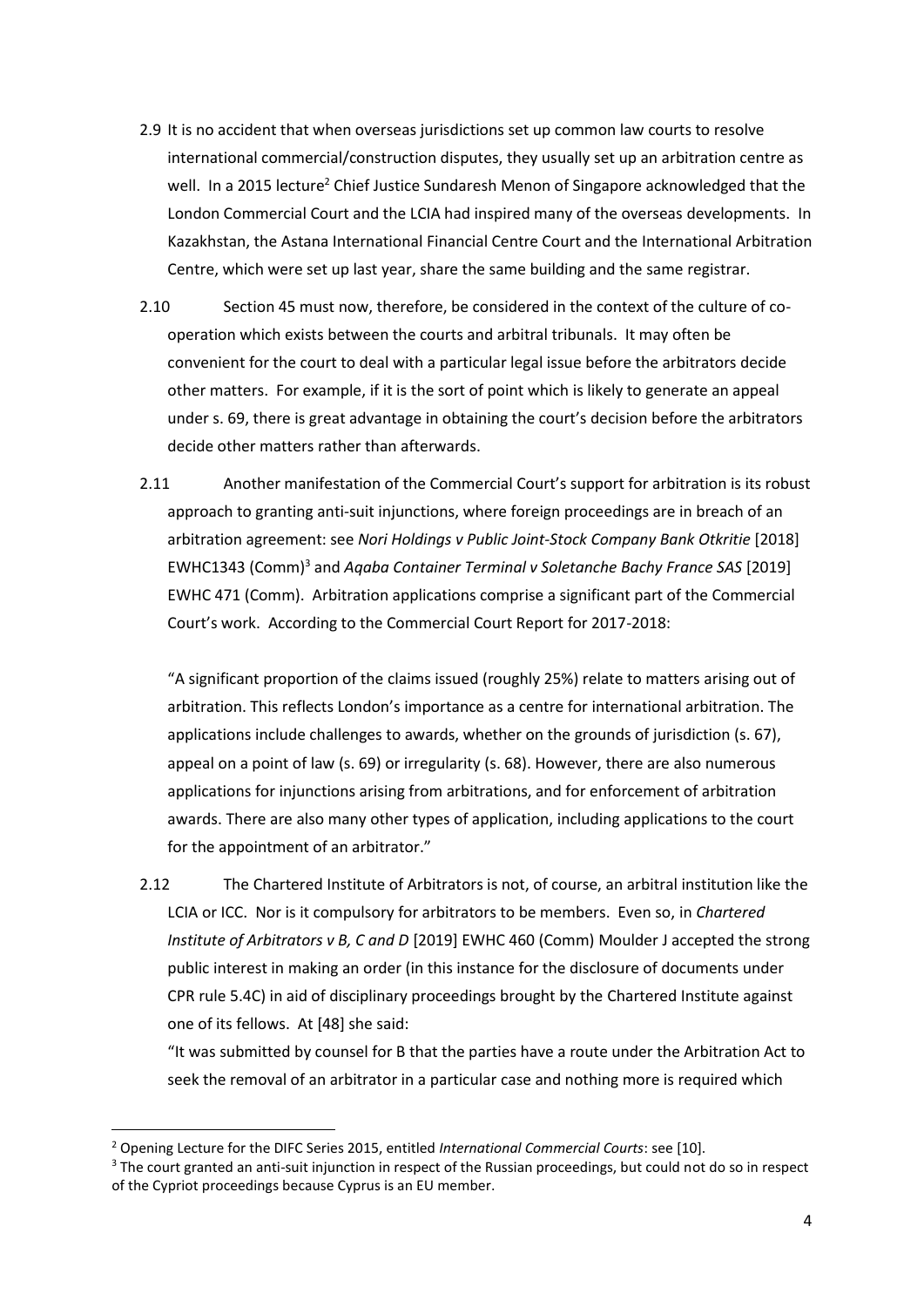would justify waving confidentiality. However, in my view there is a general public interest in maintaining the quality of and standards of arbitrators and this extends beyond the interests of the parties in a particular case to the wider section of the public who choose to refer their disputes to arbitration. I do not accept the submission that any distinction is to be drawn in this regard between an institution which regulates all members of the profession such as solicitors or barristers and an institution, membership of which is voluntary, and which regulates only a section of the profession, as I understand to be the position in relation to chartered accountants or arbitrators. In my view the general public are entitled to expect that arbitrators who belong to a recognised body meet certain minimum standards as laid down by that body and that those standards will be enforced. Arbitration is a quasi-judicial process for the resolution of disputes and in my view the interests of justice lie in supporting the integrity of this alternative dispute resolution mechanism."

By making an order against the arbitrator in the case under consideration, the court was firmly supporting the arbitral regime.

#### 3. THE CENTRAL THEMES OF THIS CONFERENCE

- 3.1 The topics for discussion in the first two panel sessions focus on how the court may intervene in arbitrations when things go wrong. The speakers will review the recent authorities on challenges to jurisdiction under s. 67 and challenges for serious irregularity under s. 68. I will not duplicate their material but will add a few comments of my own.
- 3.2 Challenges to jurisdiction. If there is any serious doubt about the arbitrator's jurisdiction, a preliminary application to the court under s.32 is a more constructive (and less expensive) approach than a challenge after the event under s.67. Similar considerations apply here to those discussed above concerning s. 45. For the parties to go through an entire arbitration only to be told at the end that the tribunal lacked jurisdiction would be a disaster. Sir Ross Cranston avoided such an outcome in *SEA2011 Inc v ICT Ltd* [2018] EWHC 520, by correcting (as a matter of construction) an error in the description of one party to the arbitration agreement.
- 3.3 Section 68. A substantial number of challenges are brought under s. 68, but very few succeed. The latest figures from the Commercial Court which I can find<sup>4</sup> are: 2015: there were 34 s. 68 challenges, of which 1 succeeded. 2016: there were 31 s. 68 challenges, none of which succeeded. 2017: there were 48 s.68 challenges, none of which succeeded. Recent challenges since the publication of those figures to have had have had a higher success rate. See *Reliance Industries v Union of India* [2018] EWHC 822 (Comm) – failure to

<sup>4</sup> Minutes of Commercial Court Users' Group 18 March 2018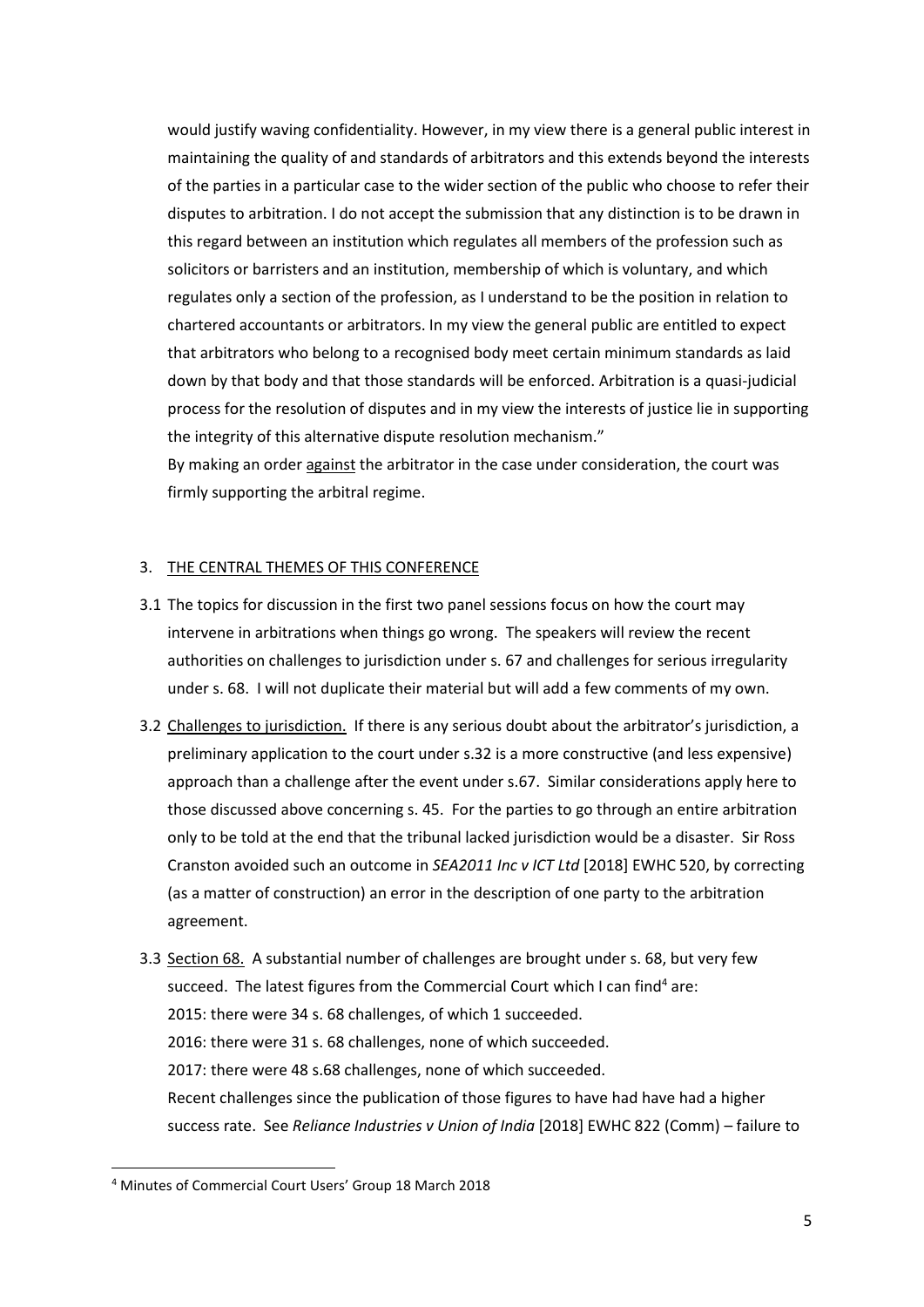address an issue; *RJ v HB* [2018] EWHC 2833 (Comm) – deciding case on a basis significantly different from that raised by or with the parties; *Fleetwood Wanderers v AFC Fylde Ltd*  [2018] EWHC 3318 (Comm) - arbitrator making inquiries and eliciting information without informing the parties. *RJ* is a significant judgment because it reviews the powers of the court under s.68. Andrew Baker J *obiter* doubted that they extended to removing the arbitrator. Any application for removal should be made under s. 24.

- 3.4 Applications for removal under s. 24. The hot topic here is, of course, *Halliburton v Chubb* [2018] EWCA Civ 817. The facts are well known to this audience and I shall not repeat them. The Court of Appeal held that M ought to have disclosed his appointment in references 2 and 3 to the parties in reference 1, but that applying the 'fair minded observer' test apparent bias was not established. This case is going to the Supreme Court in November. Two aspects of that appeal are important.
- 3.5 First, the Supreme Court's decision may have a massive impact on London as a centre for international arbitration. The Court may conclude that – whatever was acceptable in the past – when it comes to disclosure obligations London *arbitrators* must now comply with the emerging international standards. The Court will also, no doubt, bear in mind that specialist arbitrators inevitably acquire background knowledge through undertaking many arbitrations in the same area. Indeed, that is often why parties appoint them or agree to their selection as chairmen. Provided that proper disclosure is made, it should not be a ground for disqualification that an arbitrator has dealt with other cases about the same subject matter. I accept that judges are different from arbitrators, but sometimes comparison is helpful. About fifteen years ago I heard a lot of different cases about the construction of Wembley Stadium and visited the construction site at least once. In any one case the parties did not know what I had learnt from other cases, but no-one suggested that that was a ground for disqualification.
- 3.6 Secondly, the 'fair minded observer' test may require review. There is an encrustation of authority upon this concept. Passing over the earlier cases, in *Gillies v SS for Work and Pensions* [2006] UKHL 2 the majority of the House of Lords agreed with the following proposition at [17]:

"The fair-minded and informed observer can be assumed to have access to all the facts that are capable of being known by members of the public generally, bearing in mind that it is the appearance that these facts give rise to that matters, not what is in the mind of the particular judge or tribunal member who is under scrutiny. It is to be assumed, as Kirby J put it in *Johnson v Johnson* (2000) 201 CLR 488, 509, para 53, that the observer is neither complacent nor unduly sensitive or suspicious when he examines the facts that he can look at. It is to be assumed too that he is able to distinguish between what is relevant and what is irrelevant, and that he is able when exercising his judgment to decide what weight should be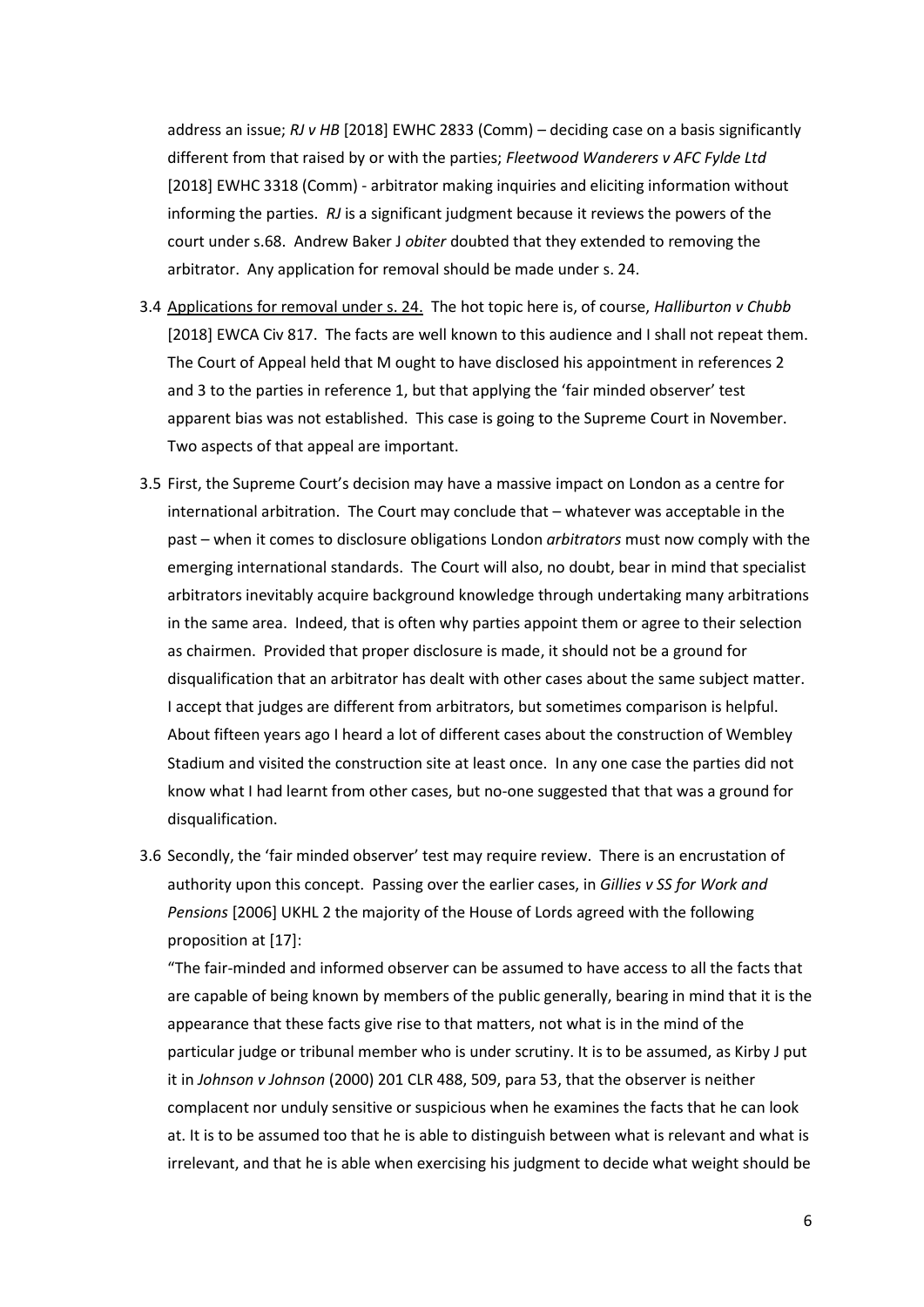given to the facts that are relevant."

Any person with all those qualities would be make an excellent judge. Earlier authorities (and I have not trawled through them all for the purpose of this lecture) equip the fairminded observer with an understanding of the way the legal system operates. It is an odd intellectual exercise to create a fictitious person, to endow him or her with an impressive list of virtues and then to speculate what he or she would make of the case before the court. In practice, the judge may simply project upon this imaginary person the judge's own opinions.

*3.7* Irregular conduct by parties. People tend to think of s. 68 challenges as necessarily involving criticism of the arbitrator, but that is not always the case: see s.68 (2) (g). The recent decision in *Celtic Bioenergy Ltd v Knowles Ltd* [2017] EWHC 472 (TCC); [2017] BLR 312 is an illustration. The court set aside an arbitration award on the grounds that one party had deliberately failed to draw to the attention of the arbitrator correspondence which was adverse to that party's case. In a helpful summary of the law at [64]-[67] Jefford J said:

"64. s.68(2) requires an applicant to establish a "serious irregularity". The irregularity must be of the nature falling within subsections (a) to (i), which is a closed list, and it must have caused substantial injustice. *Lesotho Highlands Development Authority v Impreglio SpA* [2005] UKHL 43 at [28].

65. The threshold for any challenge under s. 68 is high. The 1996 Departmental Advisory Committee Report, para. 280, is often and properly relied upon for this proposition: s.68 *"is really designed as a long stop, available only in extreme cases where the tribunal has gone so wrong in its conduct of the arbitration that justice calls out for it to be corrected."* At paragraph 282 of the same report the Committee recommended that the law should adopt *"the internationally recognised view that the court should be able to correct serious failure to comply with the "due process" of the arbitral proceedings"*. Whilst paragraph 280 is focussed on the categories of irregularity that arise from the tribunal's conduct, where the sub-paragraph relied upon is that relating to fraud, the focus is on the conduct of party and the threshold is necessarily high. That is consistent with the view that the Court should only be able to correct serious failure to comply with due process.

66. Consistent with that high threshold, under s.  $68(2)(g)$  it is not sufficient to show that one party inadvertently misled the other, however carelessly: *Double K Products 1996 Ltd. v Neste Oil OYJ* [2009] EWHC 3380 (Comm) at [33]; *Cuflet Chartering v Carousel Shipping Co. Ltd.* [2001] 1 All ER (Comm) 398 at [12]; *Profilati Italia Srl v Paine Webber Inc* [2001] 1 All ER (Comm) 1065; *Elektrim SA v Vivendi Universal SA* [2007] EWHC 11 (Comm).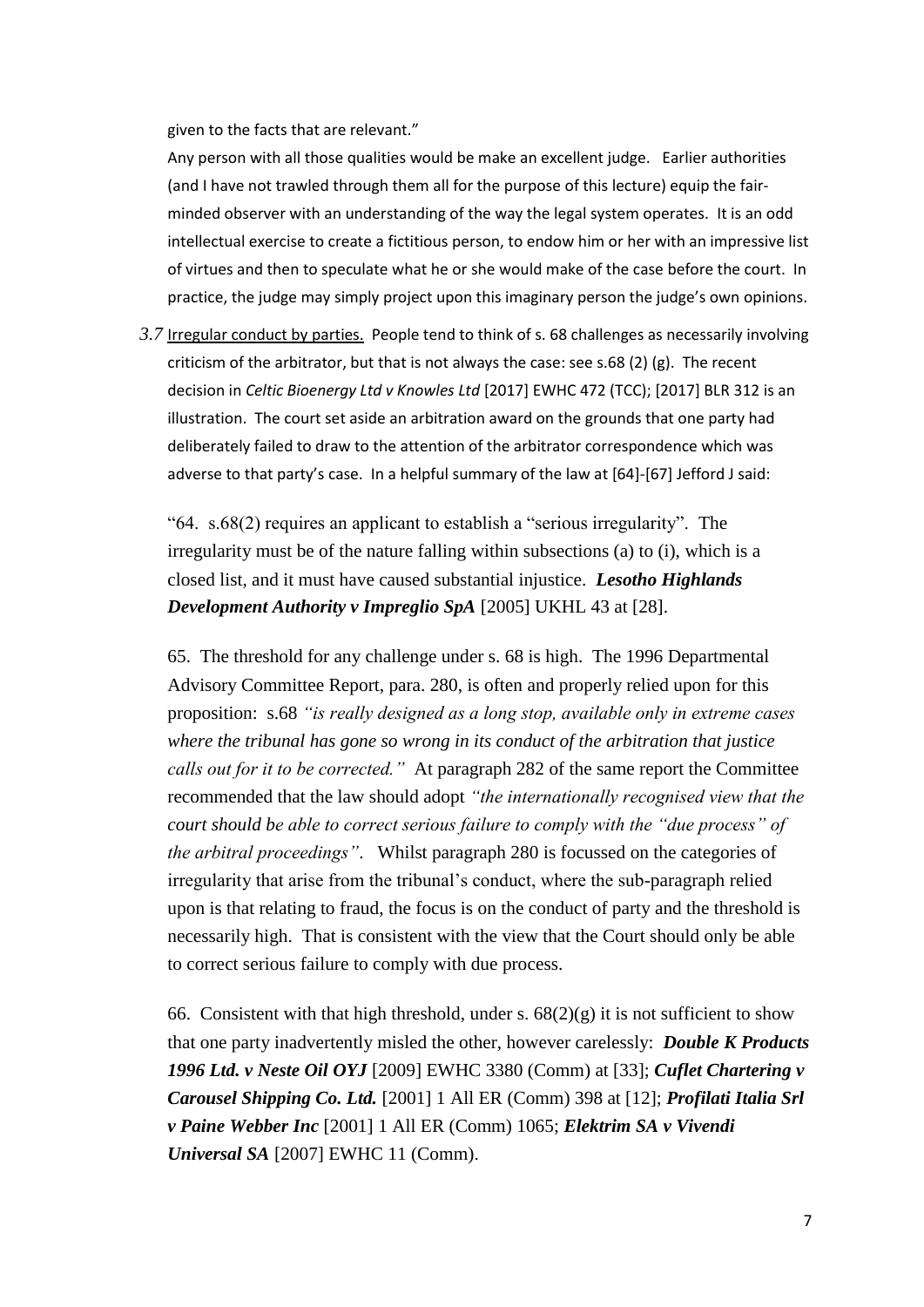67. There must be some form of dishonest, reprehensible or unconscionable conduct that has contributed in a substantial way to obtaining the award."

3.8 *Celtic Bioenergy* reached that high threshold. The court upheld the s. 68 challenge and remitted the case to the arbitrator. This is a good example of the court and the arbitrator working together to secure justice for the parties.

#### 4. IMPACT OF BREXIT

- 4.1 The conference organisers have asked me to say something about the impact of Brexit on London arbitration.
- 4.2 Brexit in AD 409. The last occasion when Britain dropped out of an European Union (which had a single currency, a federal government and administration devolved to provinces) was in AD 409. Things did not go well on that occasion. Our economy crashed. Overseas trade dried up. So did the money supply. Barter replaced cash transactions. The so-called 'Dark Age' (now an unfashionable term) had arrived.
- 4.3 Is the same thing going to happen next week? Absolutely not. Although I am a 'remainer', I do not suggest that Brexit this time will be an apocalypse. But it will be harmful to our economy in the short term. Simon Davis, the Vice-President of the Law Society, has rightly pointed out the difficulties which will arise for British lawyers working in EU countries, if they cannot rely upon the Lawyers Services Directive. For an international law firm with offices on the Continent, there may be barriers between its own legal teams in different countries. The Law Society Gazette published a collection of articles about these issues on 4<sup>th</sup> March 2019. So far as I can see, the problems which practitioners may face will be highly disruptive, but not ultimately insoluble. What the long term holds no-one really knows, despite many bold assertions on both sides of the debate.
- 4.4 What will be the effect of Brexit on international arbitration? Logically, there should not be any significant adverse effect. I say this for four reasons: (i) No-one brings an arbitration in London because the UK is a member of the EU. (ii) London's attractions include the quality of the Commercial Court judges and TCC judges, the expertise of London solicitors and counsel, the quality of London arbitrators, the efficiency of the LCIA, the English language, London's location and time zone.<sup>5</sup> (iii) The UK's accession to the New York Convention and the ability of the English courts to enforce judgments and arbitration awards will be unaffected by Brexit. (iv) Some 40% of international contracts are agreed to be subject to English law. $6$  It is

<sup>5</sup> Talking to Hong Kong and Singapore in the morning and to New York in the afternoon

<sup>&</sup>lt;sup>6</sup> According to Lord Neuberger, Toulson Lecture 13<sup>th</sup> March 2019